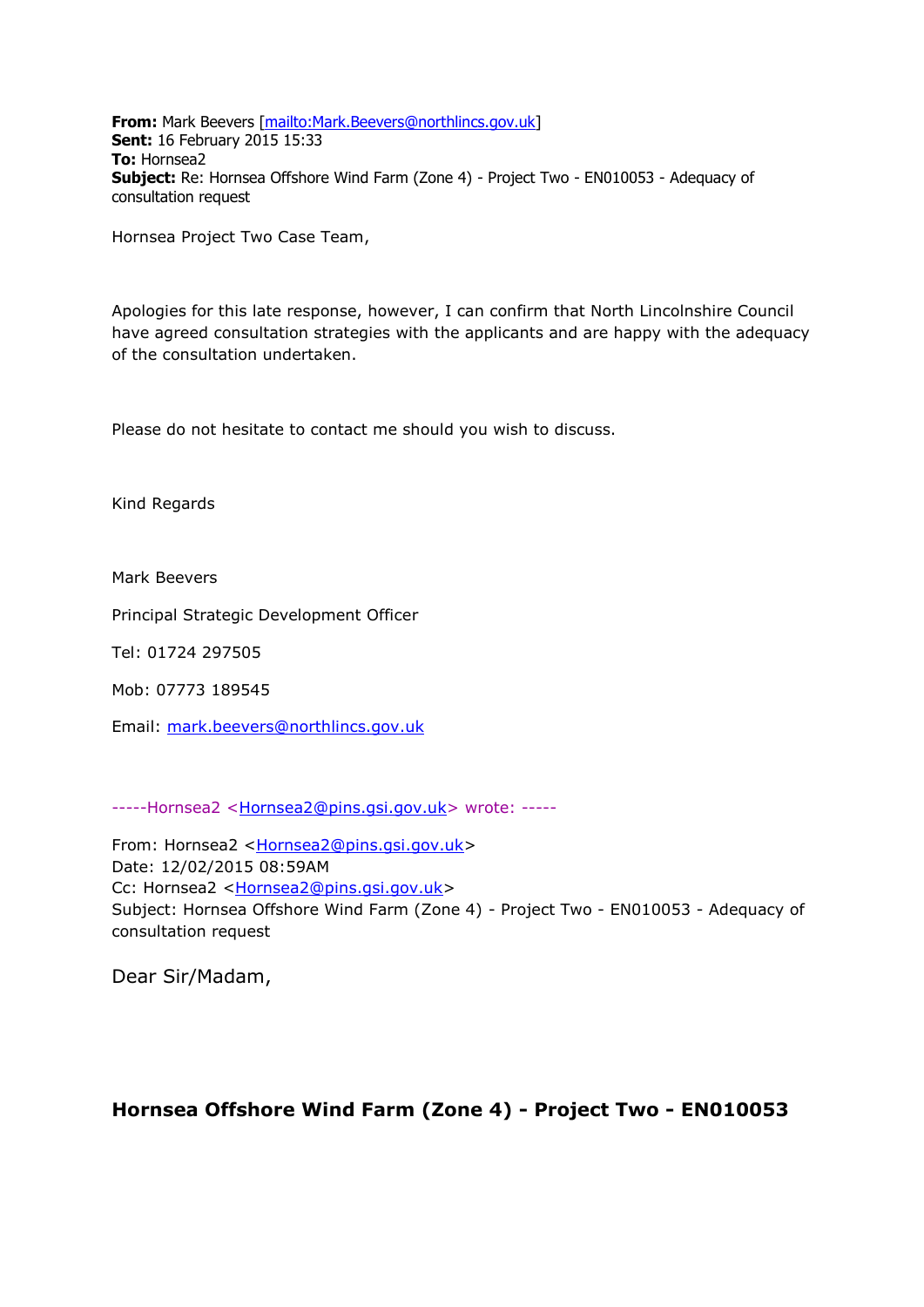We are contacting you regarding our email of 30 January 2015 in relation to the proposed Hornsea Offshore Wind Farm - Project Two application.

The Planning Inspectorate is checking the application for acceptance. During this process we will consider Local Authority Adequacy of Consultation Responses.

Please make sure you send these to us by **13 February 2015** for us to take them into account in our decision.

If you have any questions please do not hesitate to contact the Hornsea Project Two case team via the information provided below.

Kind regards

Hornsea Project Two Case Team

Major Applications and Plans

The Planning Inspectorate

Temple Quay House

Temple Quay

Bristol

BS1 6PN

Helpline: 0303 444 5000

Email: [Hornsea2@pins.gsi.gov.uk](mailto:Hornsea2@pins.gsi.gov.uk)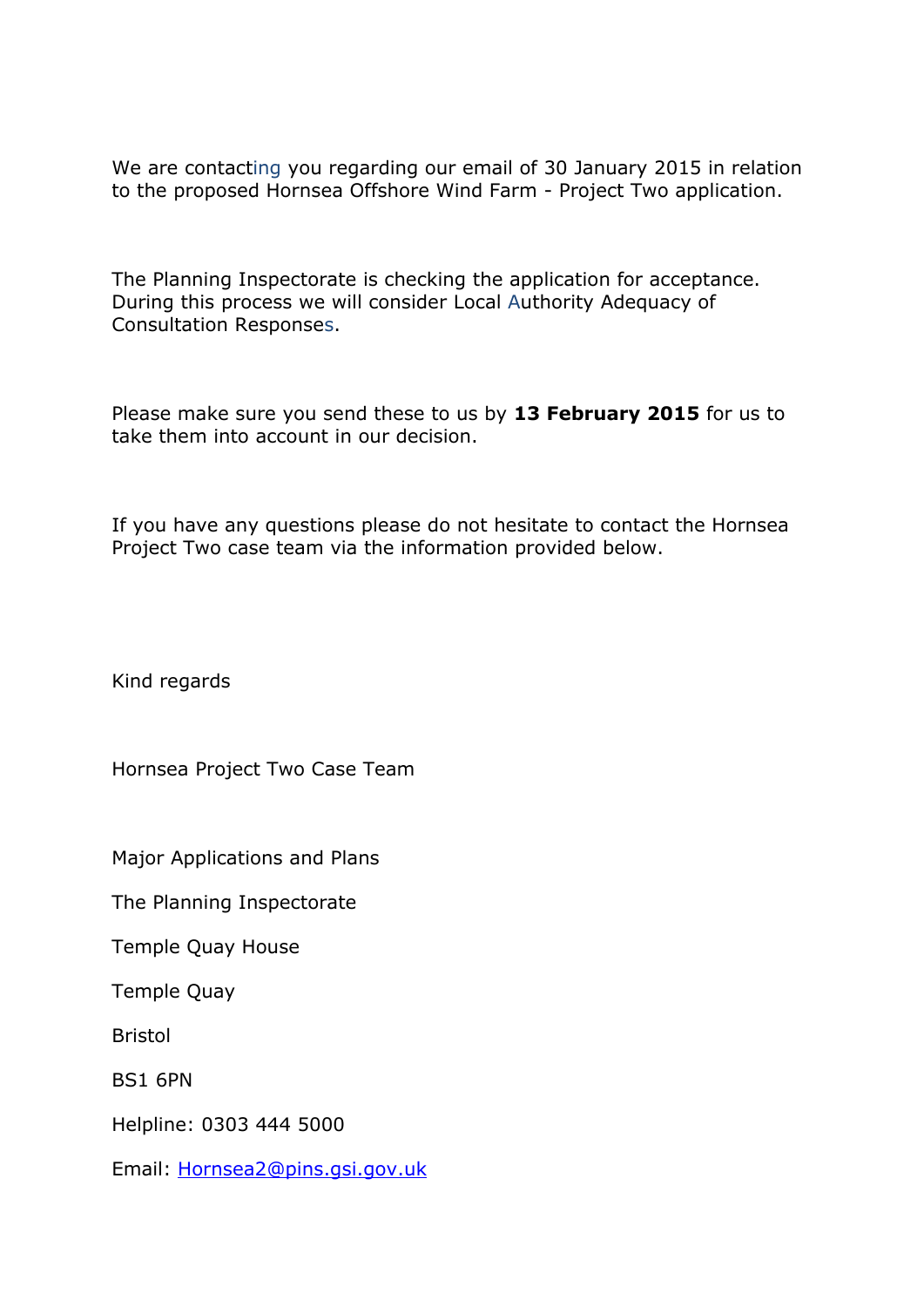Web: www.planningportal.gov.uk/planninginspectorate (Planning Inspectorate casework and appeals)

Web: www.planningportal.gov.uk/infrastructure (Planning Inspectorate's National Infrastructure Planning portal)

This communication does not constitute legal advice.

Please view our Information Charter before sending information to the Planning Inspectorate.

Correspondents should note that all communications to or from the Planning Inspectorate may be automatically logged, monitored and/or recorded for lawful purposes.

This email and any files transmitted with it are confidential and intended solely for the use of the individual or entity to whom they are addressed. If you have received this email in error please notify the system manager.

This footnote also confirms that this email message has been scanned by Websense Email Security Gateway for the presence of computer viruses.

www.websense.com

The original of this email was scanned for viruses by the Government Secure Intranet virus scanning service supplied by Vodafone in partnership with Symantec. (CCTM Certificate Number 2009/09/0052.) This email has been certified virus free. Communications via the GSi may be automatically logged, monitored and/or recorded for legal purposes.

This e-mail expresses the opinion of the author and is not necessarily the view of the Council. Please be aware that anything included in an e-mail may have to be disclosed under the Freedom of Information Act and cannot be regarded as confidential. This communication is intended for the addressee(s) only. Please notify the sender if received in error. All Email is monitored and recorded.

Please think before you print- North Lincolnshire Council greening the workplace

This email was scanned by the Government Secure Intranet anti-virus service supplied by